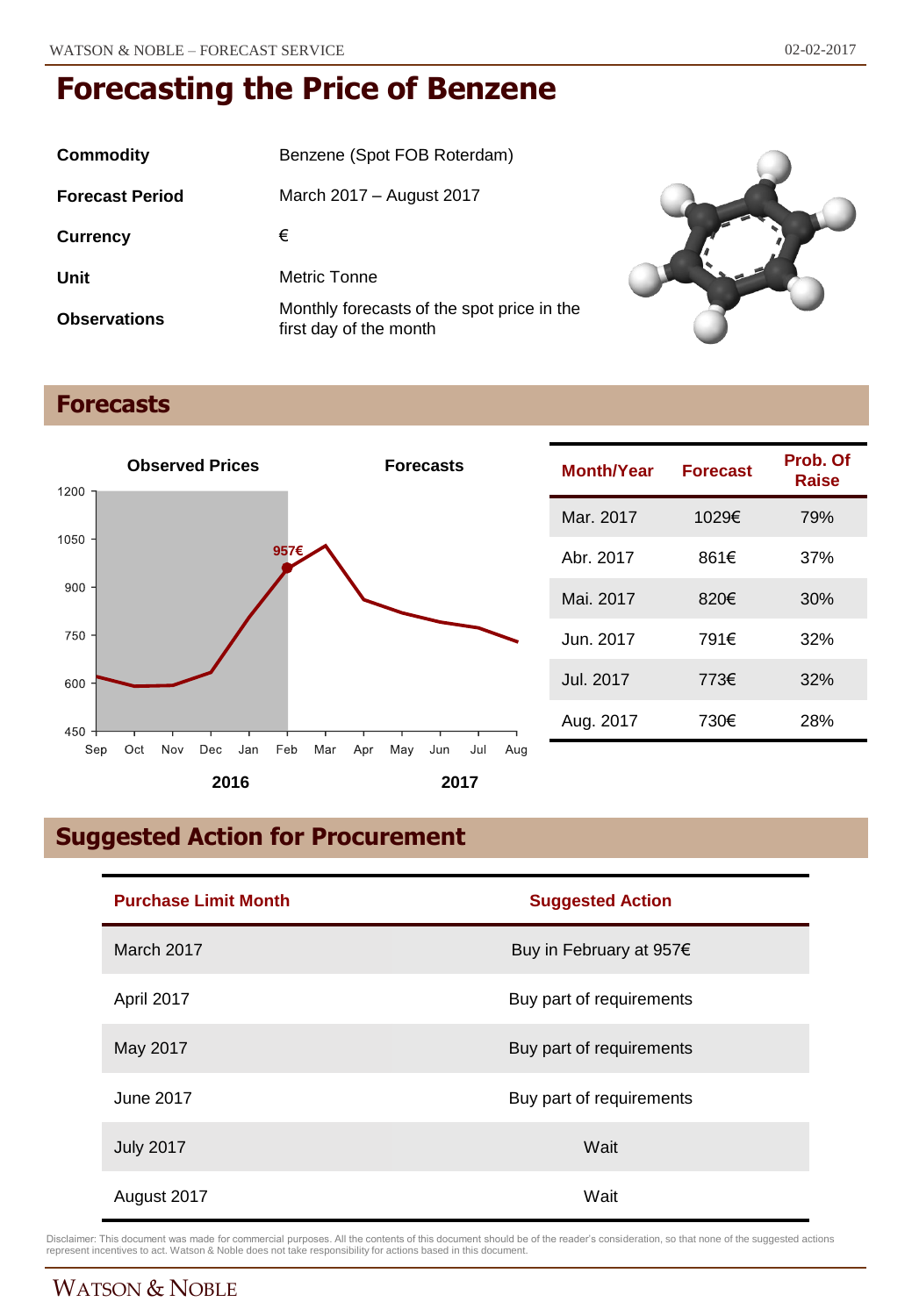## **Impact Analysis: One Month Forecast**



Our algorithm forecasts a higher price of Benzene in one month: it is expectable that the price increases 7,51% from 957€ to 1029€ until the beginning of March.

### **Indices of Factors**



### **Interpretation**

- **Decrease of Supply:** Positive pressure of the Supply index
- **Increase of Demand:** Positive pressure of the Demand index
- Positive pressure of the index of Benzene
- **Considerably positive pressure of the index of variables representing the market upstream**
- **Positive pressure of the index of variables** representing the market downstream
- Positive pressure of the financial index
- Positive pressure of other commodities and other factors
- Focus on UK, Japan, and Taiwan





Disclaimer: This document was made for commercial purposes. All the contents of this document should be of the reader's consideration, so that none of the suggested actions<br>represent incentives to act. Watson & Noble does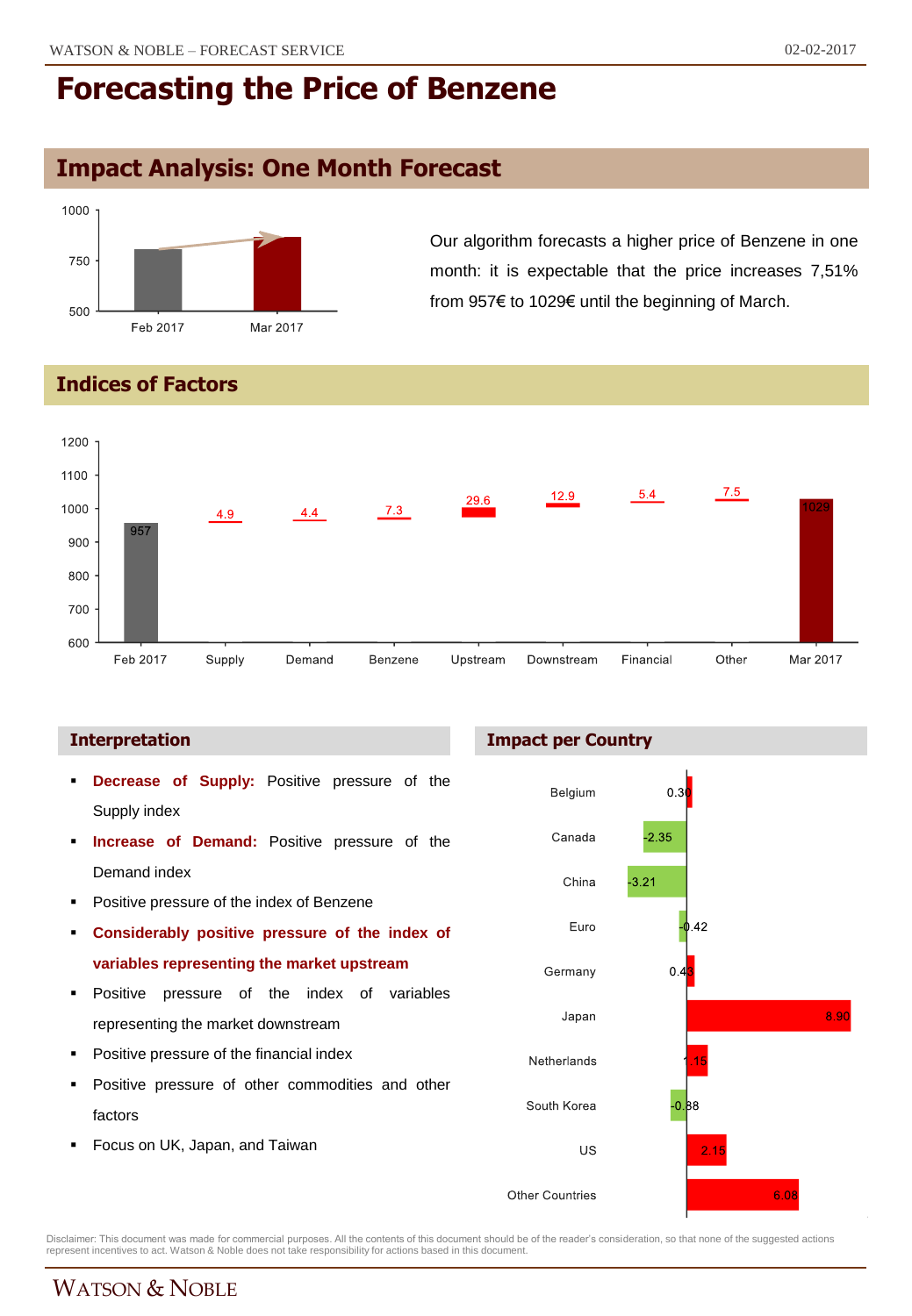## **Impact Analysis: Two Months Forecast**



Our algorithm forecasts a lower price of Benzene in two months: it is expectable that the price decreases 10,07% from 957€ to 861€ until the beginning of April.

### **Indices of Factors**



- **Increase of Supply:** Negative pressure of the Supply index
- **Decrease of Demand:** Negative pressure of the Demand index
- Slightly positive pressure of the index of Benzene
- Negative pressure of the index of variables representing the market upstream
- Negative pressure of the index of variables representing the market downstream
- Slightly negative pressure of the financial index
- Negative pressure of other commodities and other factors
- Focus on Canada, Singapore, and Mexico

### **Interpretation Impact per Country**



Disclaimer: This document was made for commercial purposes. All the contents of this document should be of the reader's consideration, so that none of the suggested actions<br>represent incentives to act. Watson & Noble does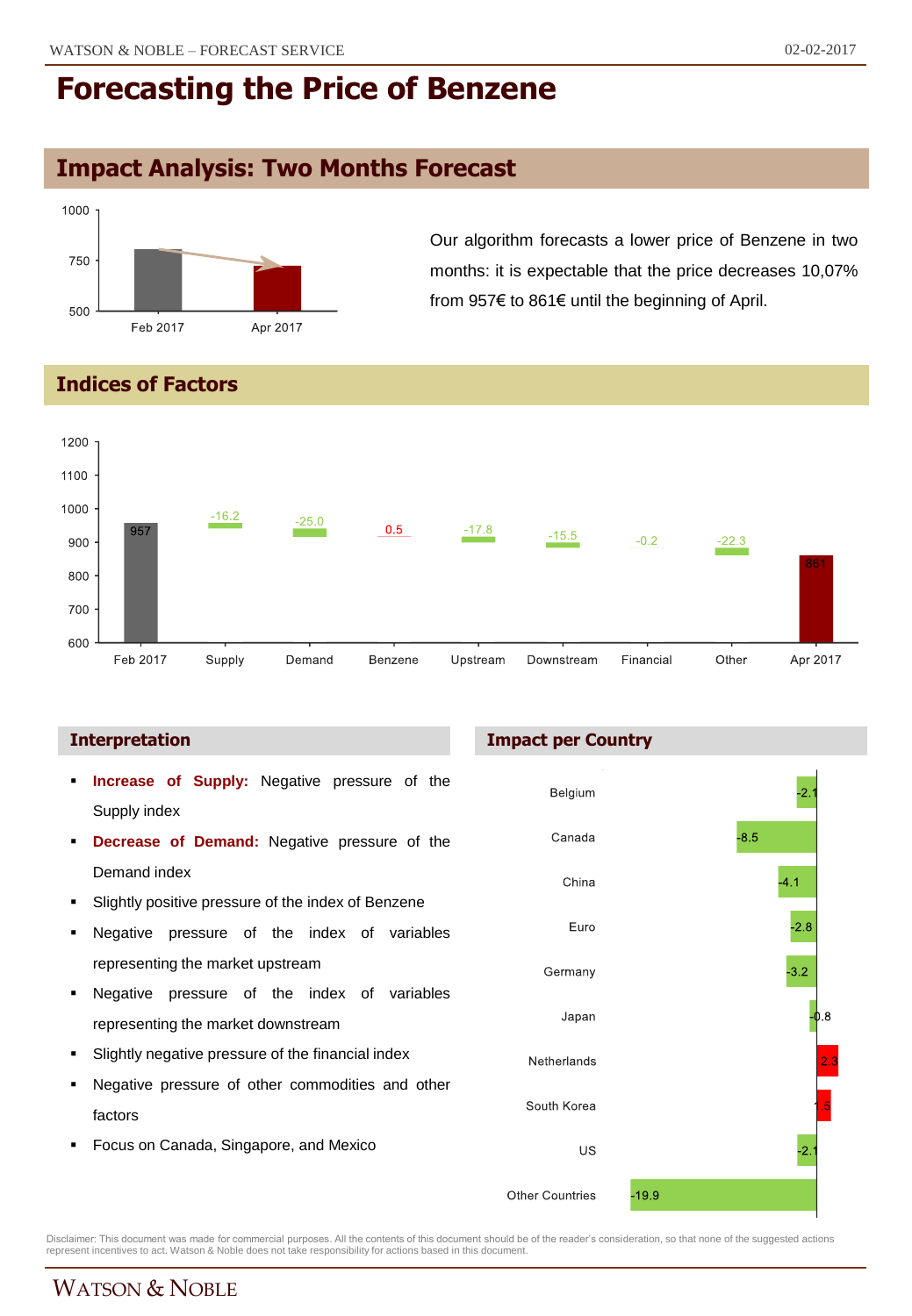# **Impact Analysis: Three Months Forecast**



Our algorithm forecasts a lower price of Benzene in three months: it is expectable that the price decreases 14,37% from 957€ to 820€ until the beginning of May.

### **Indices of Factors**



- **Increase of Supply:** Negative pressure of the Supply index
- **Decrease of Demand:** Negative pressure of the Demand index
- Negative pressure of the index of Benzene
- Negative pressure of the index of variables representing the market upstream
- Negative pressure of the index of variables representing the market downstream
- Positive pressure of the financial index
- Negative pressure of other commodities and other factors
- Focus on Euro, Singapore, and UK





Disclaimer: This document was made for commercial purposes. All the contents of this document should be of the reader's consideration, so that none of the suggested actions<br>represent incentives to act. Watson & Noble does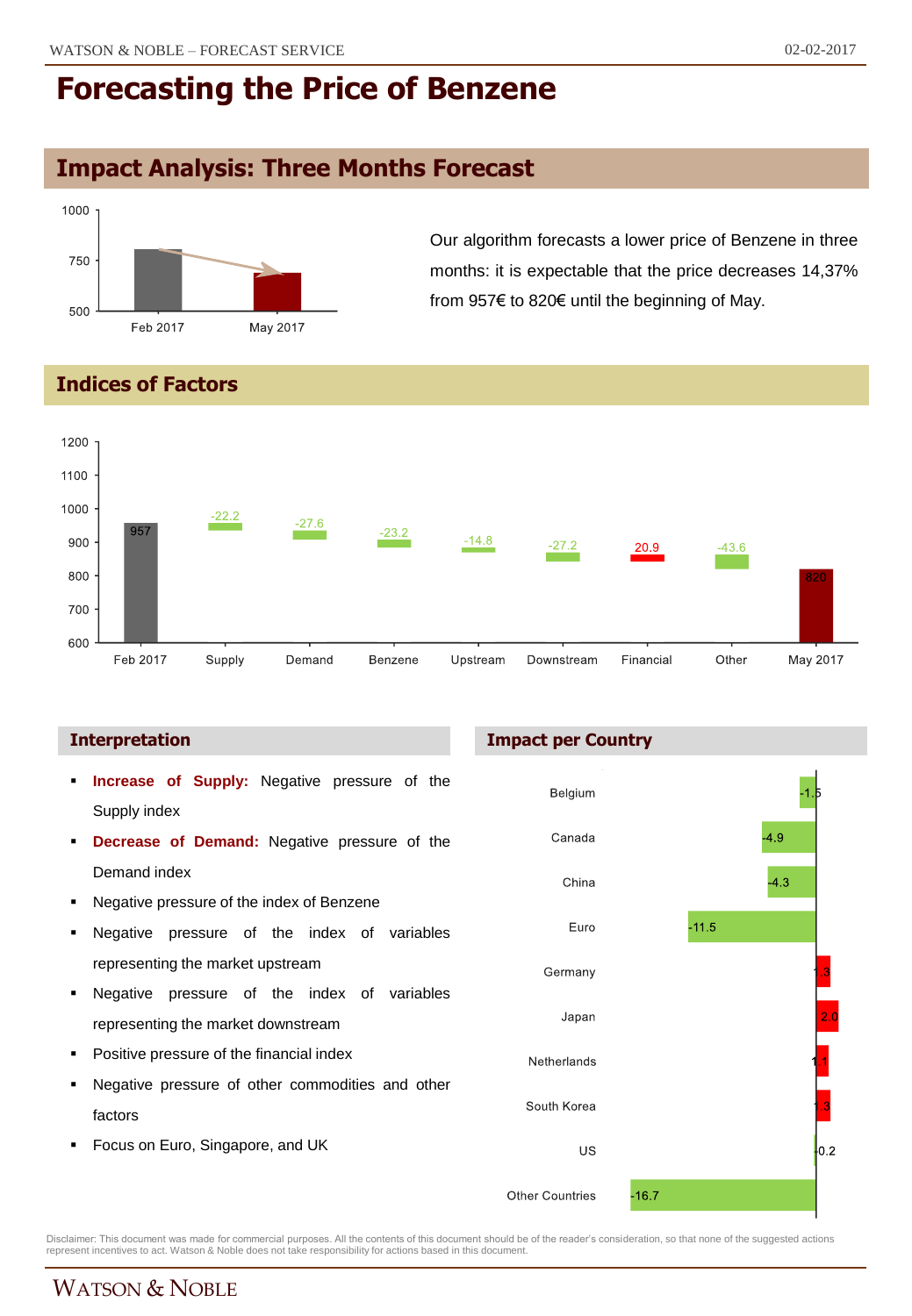# **Impact Analysis: Four Months Forecast**



Our algorithm forecasts a lower price of Benzene in four months: it is expectable that the price decreases 17,38% from 957€ to 791€ until the beginning of June.

### **Indices of Factors**



- **Increase of Supply:** Negative pressure of the Supply index
- **Decrease of Demand:** Negative pressure of the Demand index
- Negative pressure of the index of Benzene
- Negative pressure of the index of variables representing the market upstream
- Slightly negative pressure of the index of variables representing the market downstream
- Positive pressure of the financial index
- **Considerably negative pressure of other commodities and other factors**
- Focus on Singapore, Japan, and Germany





Disclaimer: This document was made for commercial purposes. All the contents of this document should be of the reader's consideration, so that none of the suggested actions<br>represent incentives to act. Watson & Noble does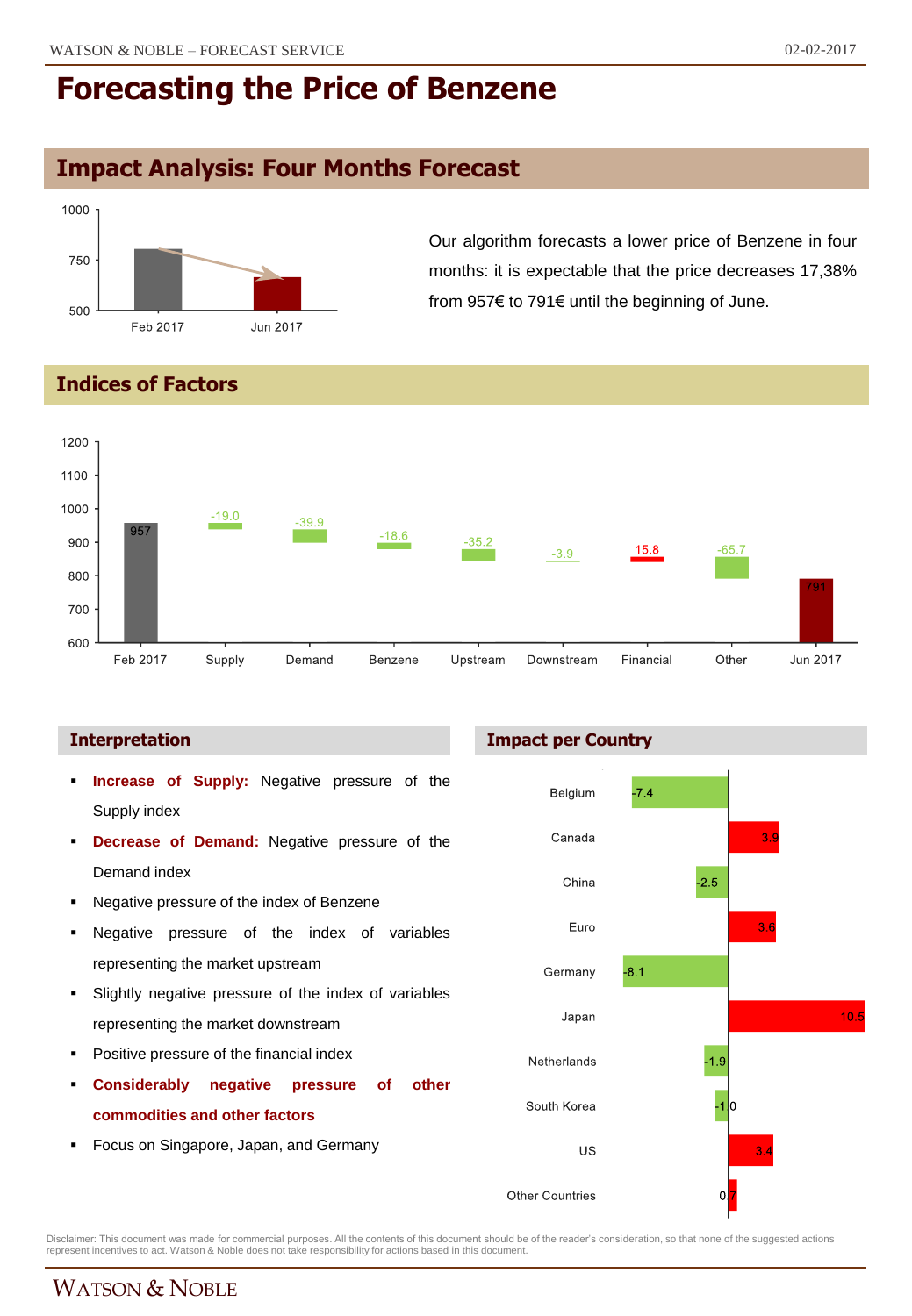# **Impact Analysis: Five Months Forecast**



Our algorithm forecasts a lower price of Benzene in five months: it is expectable that the price decreases 19,26% from 957€ to 773€ until the beginning of July.

### **Indices of Factors**



- Slight increase of Supply: Negative pressure of the Supply index
- **Decrease of Demand:** Negative pressure of the Demand index
- Negative pressure of the index of Benzene
- **Considerably negative pressure of the index of variables representing the market upstream**
- Negative pressure of the index of variables representing the market downstream
- Slightly negative pressure of the financial index
- **Considerably negative pressure of other commodities and other factors**
- Focus on Mexico, Taiwan, and Singapore

### **Interpretation Impact per Country**



Disclaimer: This document was made for commercial purposes. All the contents of this document should be of the reader's consideration, so that none of the suggested actions<br>represent incentives to act. Watson & Noble does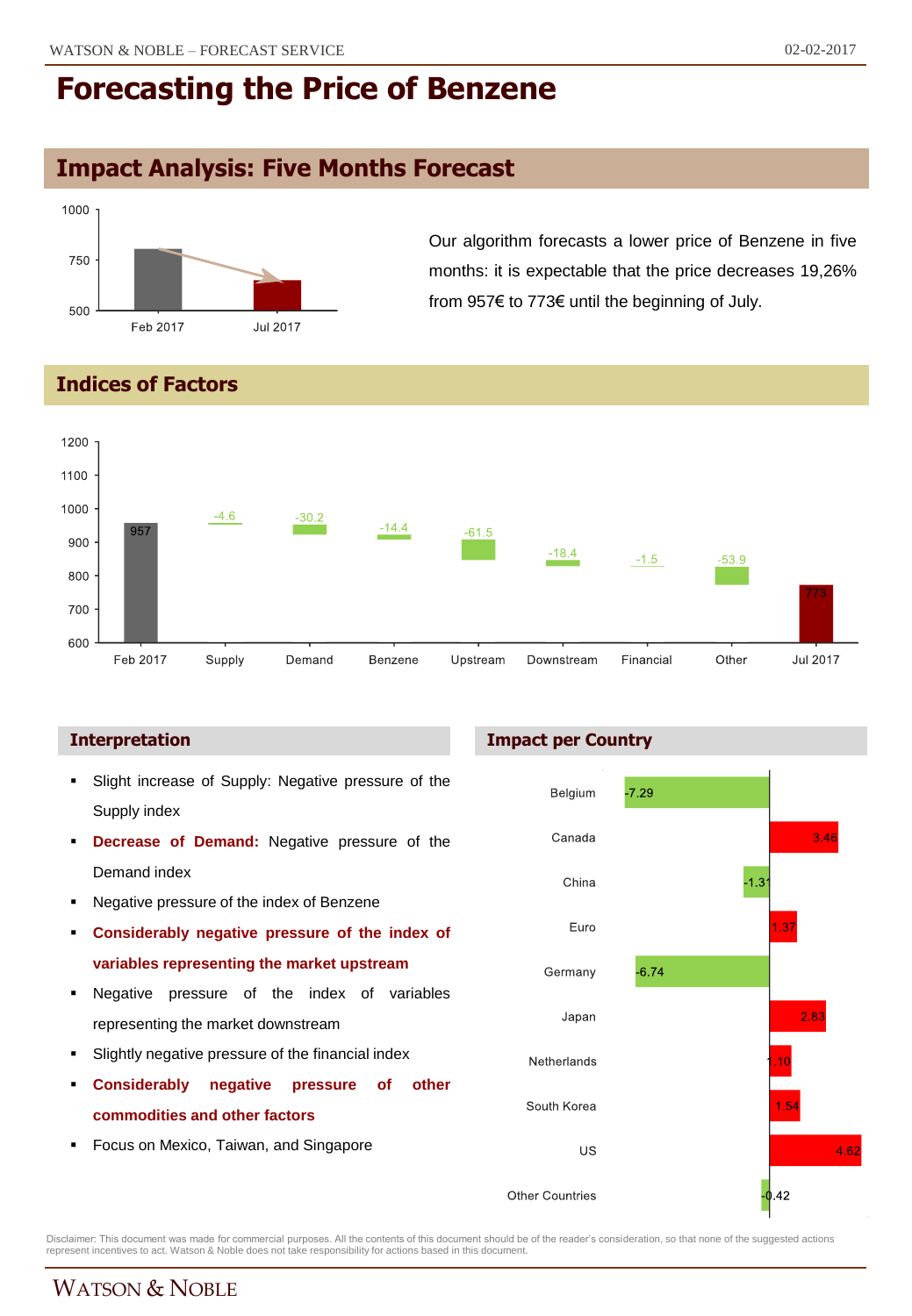## **Impact Analysis: Six Months Forecast**



Our algorithm forecasts a lower price of Benzene in six months: it is expectable that the price decreases 23,71% from 957€ to 730€ until the beginning of August.

### **Indices of Factors**



- **Increase of Supply:** Negative pressure of the Supply index
- **Decrease of Demand:** Negative pressure of the Demand index
- Negative pressure of the index of Benzene
- Negative pressure of the index of variables representing the market upstream
- Negative pressure of the index of variables representing the market downstream
- Positive pressure of the financial index
- **Considerably negative pressure of other commodities and other factors**
- Focus on Singapore, Italy, and Spain





Disclaimer: This document was made for commercial purposes. All the contents of this document should be of the reader's consideration, so that none of the suggested actions<br>represent incentives to act. Watson & Noble does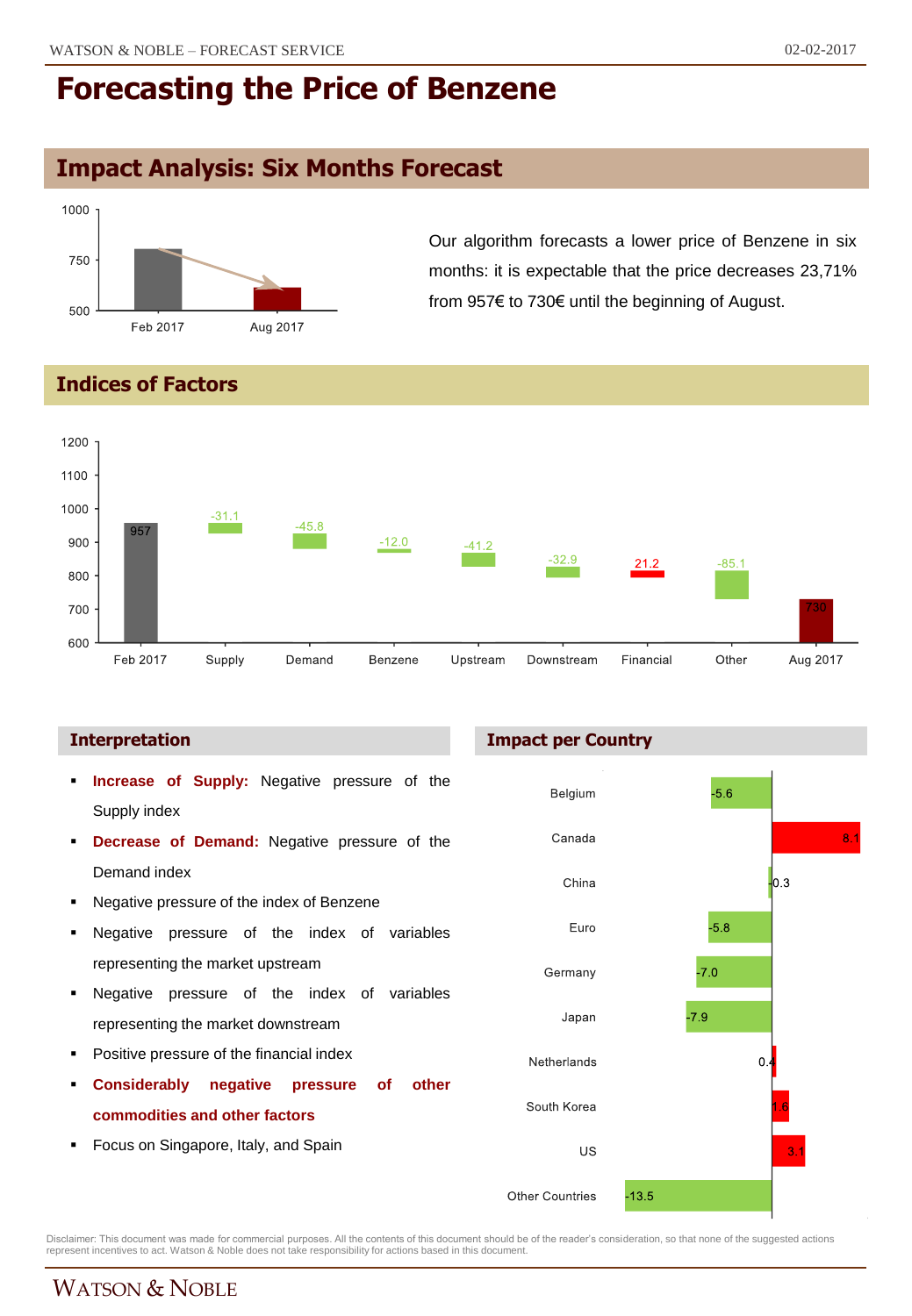# **APPENDIX I – Technical Explanation of the Impact Analysis**

In this appendix, we explain the impact analysis of the factors that most contribute for our forecasts.

This Impact Analysis is conducted individually for **each time horizon**, allowing for a distinction between the indices of variables that contribute for our forecasts at short and medium run.

For each time horizon, our analysis has **two components**: first, we present the impact of variables grouped by **indices of factors**; second we present the impact of variables grouped by **indices of countries.**

### **Indices of Factors**

**Indices of factors** are indices of the weighted contributions of the variables grouped in those factors.

**Supply Index:** composed of macroeconomic variables of the producing and exporting countries. It includes variables such as production, exchange rates, inflation, monetary policy, and wages. For example, an increase in wages implies higher production costs which should (in linear, general, and *ceteris paribus* terms) generate an incentive to increase prices;

**Demand index:** composed of macroeconomic variables of the consuming and importing countries. It includes variables such as production, exchange rates, inflation, monetary policy, and wages. For example, a decrease in a consumer confidence index should (in linear, general, and *ceteris paribus* terms) increase savings and decrease demand, leading to lower prices;

**Benzene Index**: composed of variables related to Benzene. It includes variables such as the price of Benzene in different regions of the world and exports, imports, and producer prices of Benzene in some countries. For example, an increase in the price of Benzene in other region may imply an increase in the price of Benzene in Europe due to arbitrage movements;

**Upstream index:** composed of variables related to Oil and Natural Gas. It includes variables such as the price and exports, imports, and producer prices of the inputs in some countries. For example, an increase in the price of Oil should (in linear, general, and *ceteris paribus* terms) generate an increase in the price of Benzene;